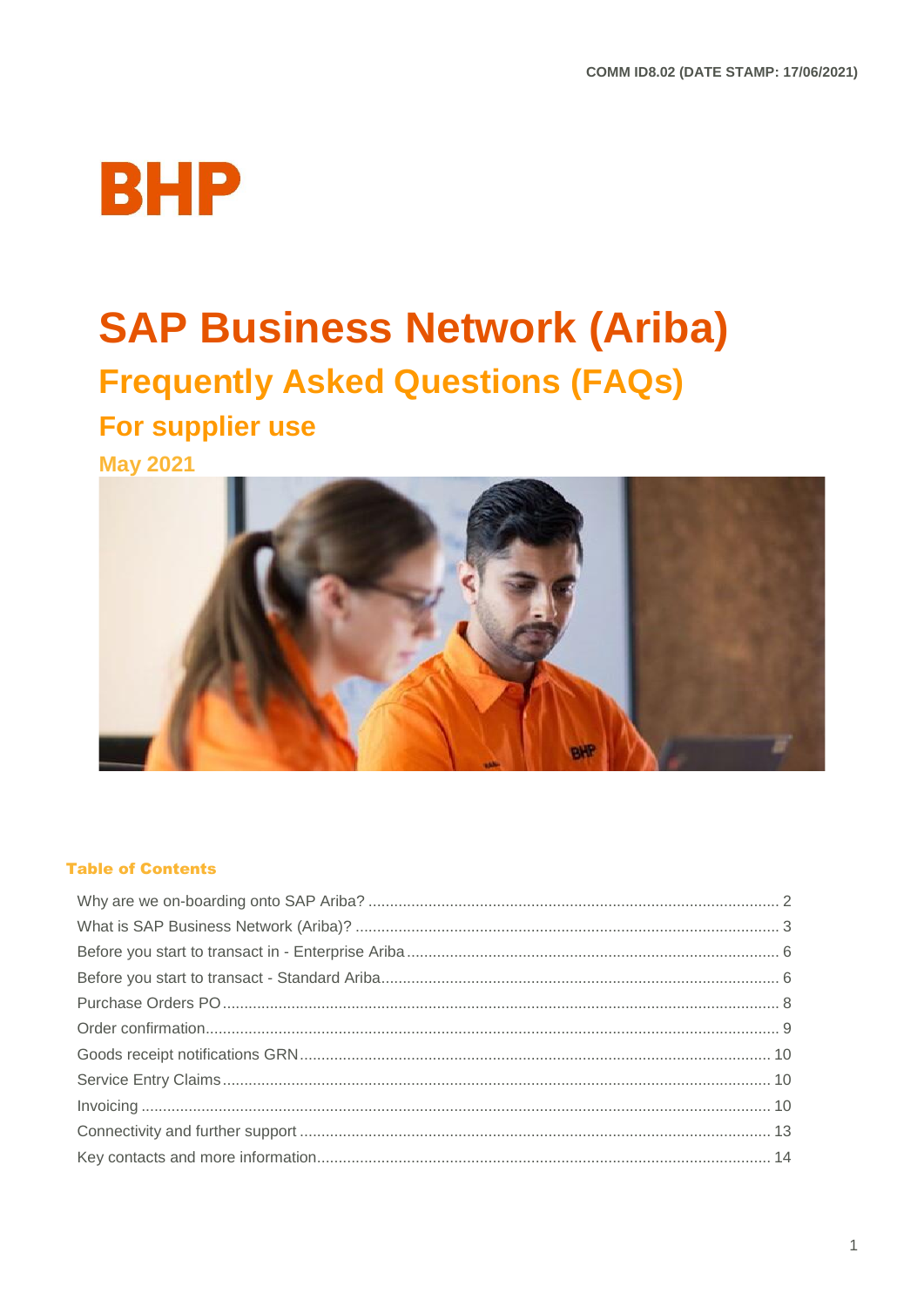### **Why are we on-boarding onto SAP Ariba?**

### **1) Why is BHP moving to the SAP Business Network (Ariba)?**

As our valued supplier you are important to us as we are commit to simplify and digitize the way we work together. We understand that it is important for our suppliers to have a simple, transparent and fast way to manage purchase orders, send invoices and to receive payment. In order to realise this and to improve the experience for our suppliers, we are partnering with the SAP Ariba Network to introduce an end-to-end digital procurement system that enables paperless transactions and removes process complexity.

Our vision is to have industry-leading, digital capabilities that drive collaboration between BHP and our valued suppliers. In order to achieve this, we are requesting that all BHP Suppliers register on the SAP Business Network (Ariba) to streamline how we do business in the future. By leveraging systems and technology, we can improve productivity and create long-term shared value together.

### **2) What are the benefits of moving to the SAP Business Network (Ariba)?**

- Secure, end-to-end touchless payment processes
- Real-time tracking of Purchase Orders and invoice status
- Improved reporting capability and insights
- Increased visibility and transparency of transactions
- Faster, earlier payments

### **3) What is changing regarding how suppliers work with BHP?**

BHP is transitioning to SAP Business Network (Ariba) to deliver an automated procurement system that enables paperless transactions and removes process complexity. We are requesting all our suppliers to register an account to continue to transact with BHP.

### **What this means to you:**

Future procurement and accounts payable transactions with BHP will be conducted through the SAP Business Network (Ariba). This system will bring about different levels of functionality such as real-time purchase order (PO) delivery, use of online catalogues, and invoice automation. As a BHP supplier, you will also have access to transact via similar functionalities.

### **4) Will this be the preferred method to transact with BHP in the future? Is it required for all suppliers to make this change?**

Yes. As a requirement of doing business with us all suppliers\* engaging with BHP will be onboarded to the SAP Business Network (Ariba), as part of their registration. By leveraging integrated systems and technology, we can improve productivity and create long-term shared value together\*\*.

\***Exclusions:** Regulatory, legal, utilities, donation and employee benefits; Geography / functional area.

**\*\*Please note:** Some countries will not have all functionality available on SAP Ariba based on regional requirements and restrictions; an example being suppliers in certain countries may not be able to send invoices back to BHP through SAP Business Network (Ariba). Further details will be shared in a country-specific resources accessed through the [BHP Supplier Education Materials](https://support.ariba.com/item/view/171401)  [Portal \(English\)](https://support.ariba.com/item/view/171401) or the [BHP Supplier Education Materials Portal \(Spanish\).](https://support.ariba.com/item/view/185718)

### **5) When will the transition for existing suppliers occur?**

Onboarding of our existing suppliers who are not in one of the excluded categories was completed in phases from October 2020 and will be completed in June 2021.

#### **6) Will BHP cover the fees attributed to suppliers on Enterprise accounts?**

No. BHP only requires suppliers use the free Standard account at minimum. BHP is not mitigating SAP Business Network (Ariba) fees for suppliers opting to register a fee-based Enterprise account.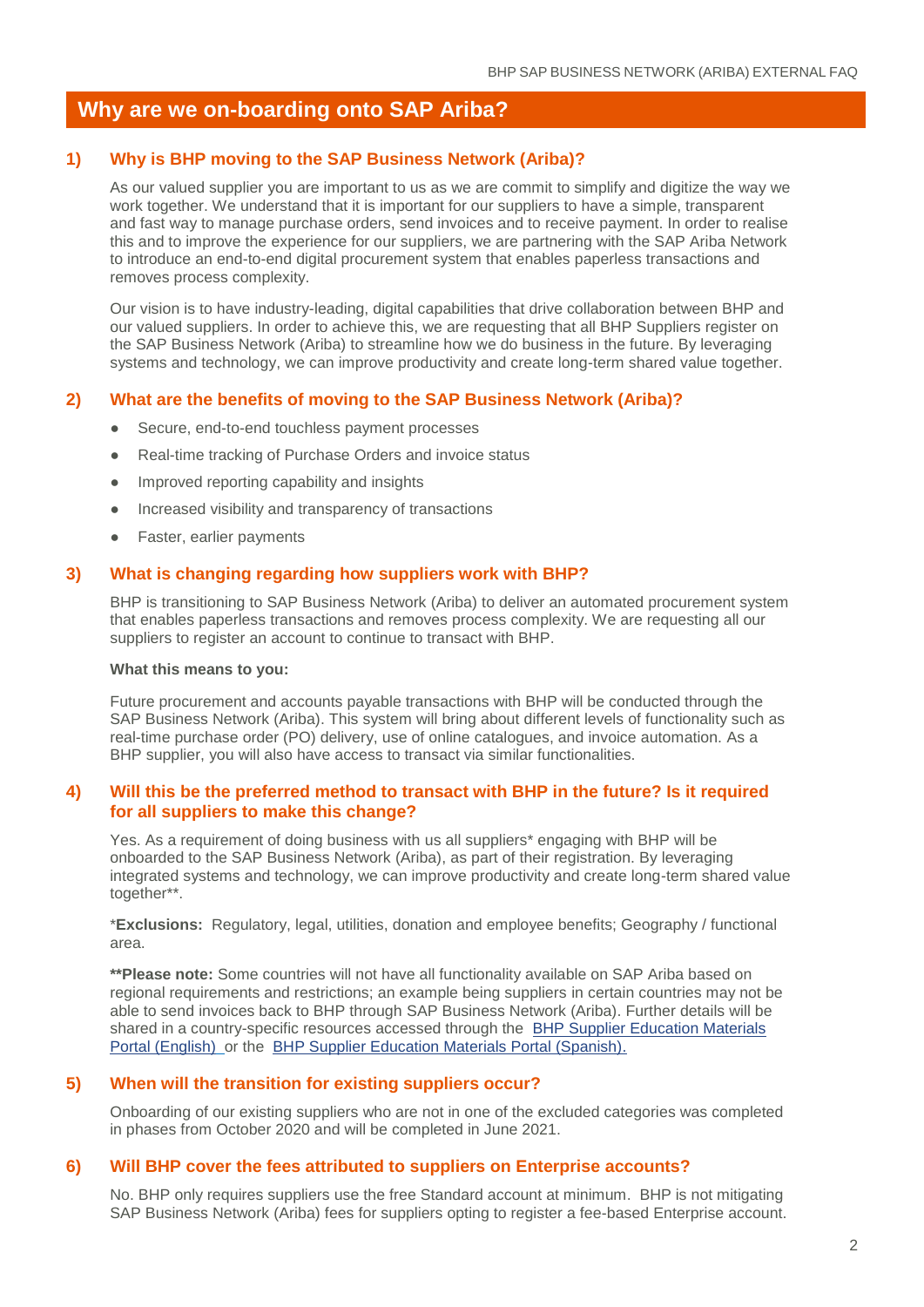### **7) What if we don't want to transition to the SAP Business Network (Ariba)?**

BHP is committed to the success of this initiative and is working hard to make the transition as seamless for suppliers as possible. Suppliers that are asked to participate are considered strategic on the ongoing business of BHP and are expected to comply with this process change as a requirement for continuing relationship. There is no fee associated with this change.

### **What is SAP Business Network (Ariba)?**

### **8) What is SAP Business Network (Ariba)?**

SAP Business Network (Ariba) previously known as SAP Ariba is a Procurement software solution. It offers a broad range of functions and services to manage business transactions in an easy and comfortable way. It supports a way to interact with BHP in a paperless environment.

SAP Business Network (Ariba) has two components.

- **SAP Business Network**: This is the solution you use for transacting. There is an Enterprise (fee based) account and Standard (fee free) account.
- **Ariba Discovery**: Used to access quotes from suppliers. BHP use of this function with BHP suppliers is free as the Request for Quote will always be directed to an individual supplier for current or potential category item*.( Important Note: If you commence open bidding on opportunities through Ariba Discovery you will incur fees on successful and failed bids)*

### **9) What is the difference between a Standard and Enterprise Ariba Network Account? Are suppliers required to register for a particular type of account?**

Suppliers that participate are considered strategic to ongoing business with BHP. Suppliers will need to engage with this process change, as a requirement for continued partnership.

|                                                   | <b>STANDARD ACCOUNT</b>                                                                                                             | <b>ENTERPRISE ACCOUNT</b>                                                                                                     |
|---------------------------------------------------|-------------------------------------------------------------------------------------------------------------------------------------|-------------------------------------------------------------------------------------------------------------------------------|
| <b>Suitability of account</b>                     | Low volume of simple transactions                                                                                                   | High volume of transaction or require "strip<br>& quote' or 'service exchange" orders                                         |
| Cost                                              | <b>Free Account</b><br>No annual or other fees apply. Minimum<br>account type required by BHP                                       | <b>Fees charged by SAP Business Network</b><br>Refer to online details . Fee cap applies if<br>only used for BHP transactions |
| <b>Account access</b>                             | Access account through external emails.<br>No online PO or invoice access                                                           | Receive orders to Dashboard and manage<br>all document from one place.                                                        |
| Receive orders and<br>send invoices               | View last 365 days of document, filter by<br>date range.                                                                            | View last 365 days of document, filter by<br>date range.                                                                      |
| <b>Track Invoice and</b><br><b>Payment status</b> | All invoices including supplier created ERS<br>includes payment details and will be sent to<br>account with an email copy to vendor | All invoices including ERS available online.<br>Payment details and reporting available                                       |
| <b>Supply Chain</b><br>Collaboration              | N/A                                                                                                                                 | Supports supply exchange orders                                                                                               |
| Other features                                    | Unlimited RFQ responses through<br>٠<br>Discovery<br>Supplier Managed Catalogues<br>٠                                               | Unlimited RFQ responses through<br>٠<br>Discovery<br>Supplier Managed Catalogues<br>٠<br>Collaborate on contracts<br>۰        |
| <b>Ariba Support</b>                              | Online help only including responsive<br>interactive online information                                                             | Personalised Support available including<br>Online Chat and Call-Back                                                         |

BHP recommends some suppliers use the fee-based Enterprise account due to their historical volume and types of transactions, however these suppliers may opt to decline the recommendation and instead register a free Standard account if this account type better meets their needs. Suppliers opt for a free Standard account have the option to upgrade to an Enterprise account at any time.

To learn more about fees, please visit the [SAP Business Network Subscriptions and Pricing link.](https://www.ariba.com/ariba-network/ariba-network-for-suppliers/subscriptions-and-pricing/ariba-network-faq)

### **10) Can I have multiple SAP Business Network (Ariba) accounts for different clients?**

Yes. You can have different accounts for different clients, or you can consolidate different clients under one account. Please contact SAP Business Network (Ariba) for further guidance as consolidating Standard and Enterprise accounts will impact fees.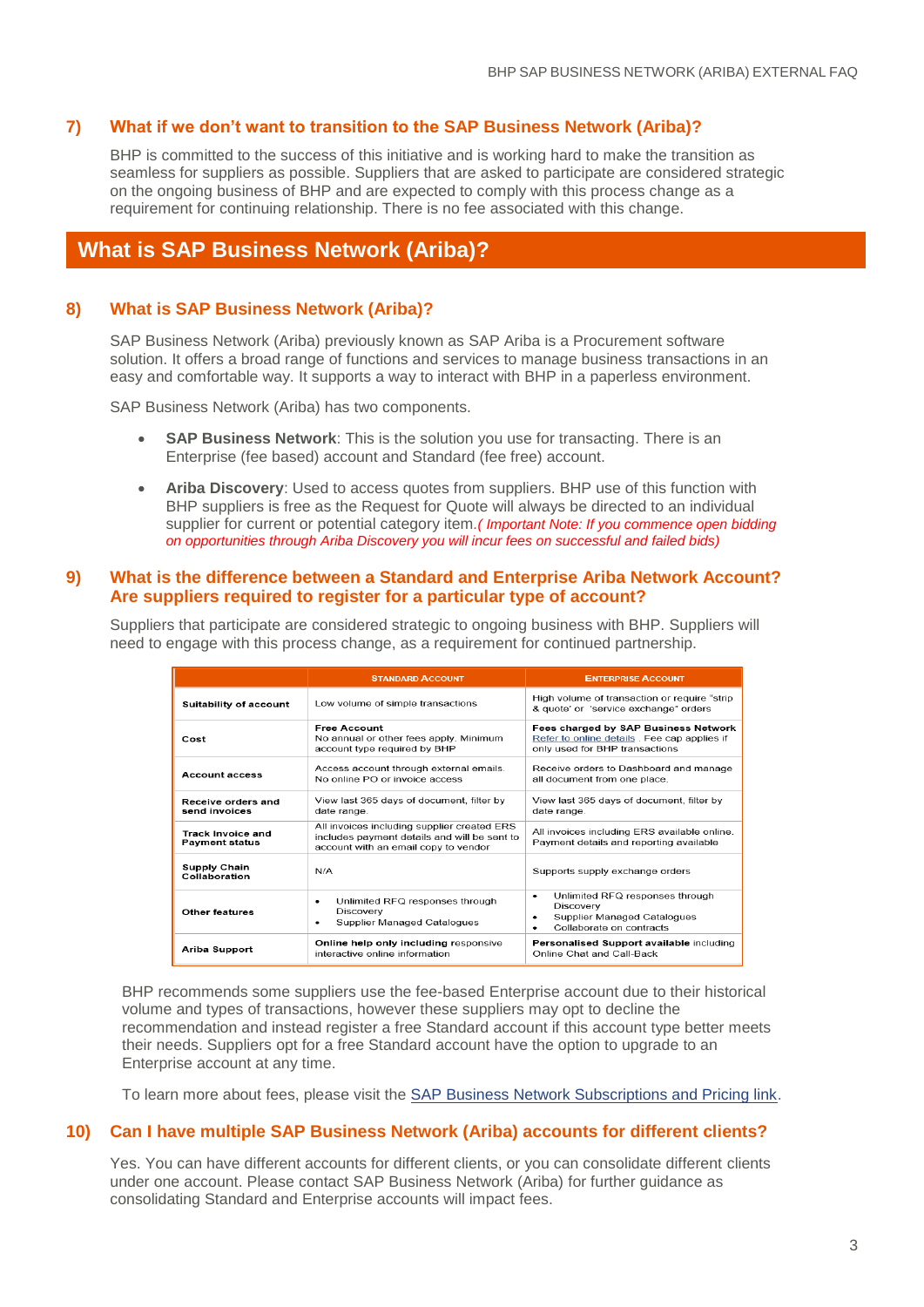### **11) What documents are created on SAP Business Network (Ariba)?**

- Receive Purchase Orders
- Send Order Confirmations
- Create and send SES (Service Entry Sheet) claims
- Create and send invoices\*\*
- Receive ERS invoices
- Receive Payment proposal and remittance advice
- Receive Request for Quote (RFQ)
- Accept RFQ quote

\*\*Some countries will not have all functionality accessible on SAP Business Network (Ariba) based on regional requirements and restrictions. Please refer to this country-specific guide for more information by country/region.

### **12) Can I create catalogues?**

BHP do support catalogues but you must approach [SupplyeBusiness@bhp.com](mailto:SupplyeBusiness@bhp.com) for further details

### **13) What infrastructure do I need to use the SAP Business Network (Ariba)?**

A regular internet connection, email and a web browser are the only requirements. A SAP Business Network (Ariba) Supplier App is also available from Google Play or the Apple Store for access to an account from a smartphone or tablet device.

### **14) How can I access my SAP Business Network (Ariba) Standard Account?**

You will be able to register and access your Standard Account from the Interactive Email containing the original PO from BHP. After the initial registration, you can access your account via the Web portal – [www.supplier.ariba.com.](http://www.supplier.ariba.com/) You can also download an app from Google Play or Apple Store for access to your account from your smartphone or tablet device.

### **15) Where can I view the BHP business rules that are applied on my Ariba account?**

Please follow the below steps:

- Click on "Company settings"
- Select "Customer Relationships"
- Under Customer Relationships tab, go to "Current" section and click on "BHP Group Operations"
- In the new page, you should be able to view sets of rules, such as Order Confirmation and Ship Notice
- Rules, Service Sheets Rules etc.

### **What is the on-boarding process?**

### **16) Can I remove my company from participation in the SAP Business Network (Ariba)?**

BHP is committed to this initiative and is working hard to make the transition as seamless for suppliers as possible. One of BHP's main goals is to fulfil the vision towards providing an end-toend automated system that will enable paperless transactions and remove process complexity.

SAP Business Network (Ariba) enables you to collaborate with BHP more effectively across orderto-cash processes using either an Ariba Enterprise Account (fee applied) or an Ariba Standard Account (no fee applied).

If you wish to discuss this further then please contact your key Procurement contact at BHP.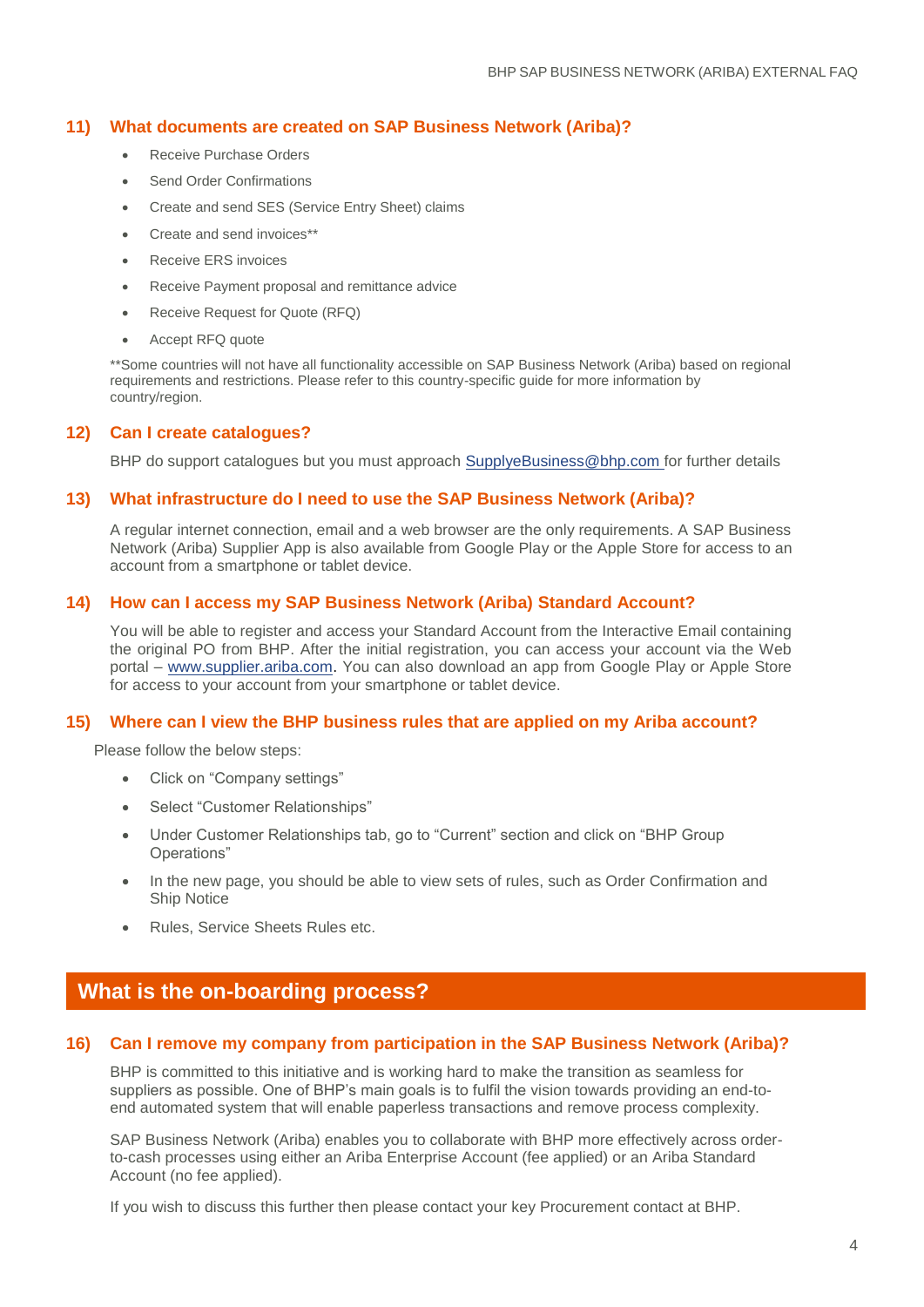### **17) BHP has recommended we use a Standard account. What now?**

Suppliers that are new to the SAP Business Network (Ariba) will be asked to register for a Standard Account, which is free of charge. In readiness for transition BHP will take the following actions:

- Finalise approvals on received SES or Invoices.
- Possibly contact you to confirm PO's that should be transitioned.
- Calculate the remaining balance on open PO's before sending them to your Ariba account.

We recommend you review the following documents:

- If you do not have an Ariba account Refer to: [How do I register a free Standard account](https://uex.ariba.com/auc/node/60146)  [from an email invitation?](https://uex.ariba.com/auc/node/60146)  Or watch\_[Standard On-Demand Training Video](https://urldefense.com/v3/__https:/support.ariba.com/item/view/193749__;!!DUKhw9QhGxNX!VKPoFxwHFavUuMhrW85MxjAm6D5hFBUJa6XjH1pD5AiELVg6bnMKKHOUQBNFlMWcpZU$)
- If you already have an Ariba account, Refer to: [How do I add purchase orders to my existing](https://uex.ariba.com/auc/node/60148)  [Ariba Network account?](https://uex.ariba.com/auc/node/60148)

#### **18) BHP has recommended we use an Enterprise account. What now?**

BHP will recommend an Enterprise account for vendors whose document volumes will make the Standard account difficult to use. The **Project Notification letter** will identify which account BHP has recommended and what to do if you wish to change account types.

Creation of an Enterprise account is managed by [SAP Business Network \(Ariba\) on behalf of BHP.](https://www.ariba.com/ariba-network/ariba-network-for-suppliers/subscriptions-and-pricing/ariba-network-faq) 

- If you have existing Purchase Orders then BHP will calculate the remaining balance for each PO's so that these can be sent to your new account. BHP may contact you to confirm PO's to be transitioned.
- Once the account is ready to use then you will receive a **GoLive Notification** email. After that time **don't send any documents via other channels** e.g. email, post, SES /INV portal upload.

### **19) Do I need a new account if I already use SAP Business Network (Ariba)?**

No. You can use your existing SAP Business Network (Ariba) account credentials with your wider customer base, including BHP.

### **20) What is a DUNS and do I need one (DUNS)**

The Data Universal Numbering System (DUNS) number field in the Supplier profile is not required. DUNS numbers are primarily used in the United States but can be used globally by some companies. If your company has an existing DUNS number, please add it to your Supplier profile, otherwise just leave the field blank.

#### **21) How should I process existing invoices and purchase orders after the go-live date?**

- New purchase orders received in SAP Business Network (Ariba) must be invoiced to BHP using SAP Business Network (Ariba)\*
- Existing purchase orders will be re-issued to you via the SAP Business Network (Ariba).

*\*Some countries will not have all functionality accessible on SAP Business Network (Ariba) based on regional requirements and restrictions. Please refer to this country-specific guide for more information by country/region.*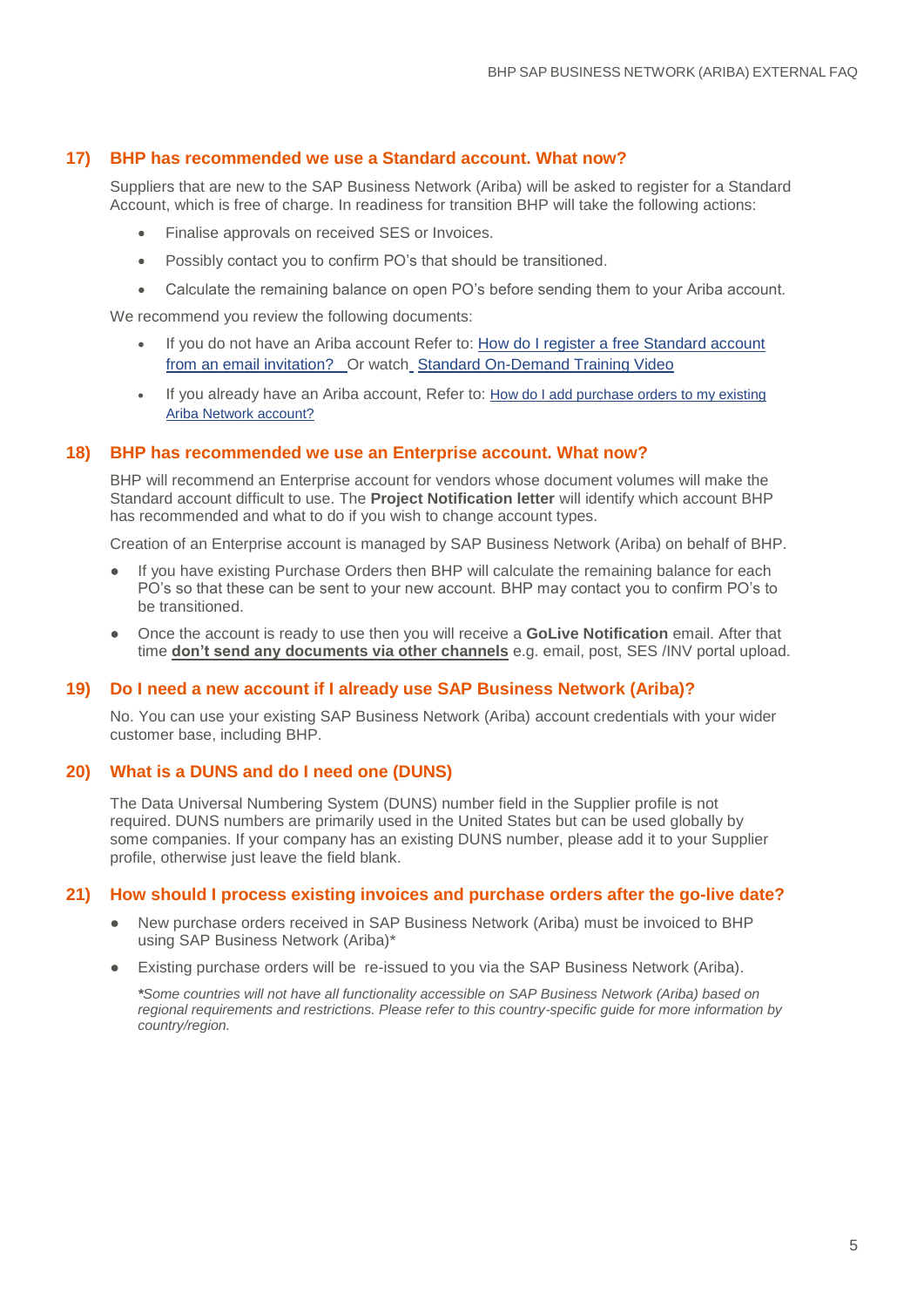### **22) Before you start to transact in - Enterprise Ariba**

### **23) Managing Users in the account**

In SAP Business Network (Ariba), the login details used to create the account are called the ADMINISTRATOR login. The Administrator can add other users to the account, and route documents to be sent to other email addresses for action. Refer to the [Ariba Network](https://support.ariba.com/item/view/168611)  [Administration Guide](https://support.ariba.com/item/view/168611) for more details.

To create Users, see [Finalising account profile details](#page-6-0)

### **24) When is my transition complete?**

You will be advised with a **GoLive Notification** that you have transitioned to Ariba. Your account is active immediately and all previous purchase orders with remaining value will be visible. Go to your account and simply filter on the sender in your dashboard to see the BHP purchase orders.

### <span id="page-5-0"></span>**25) Consent to Auto Invoice against Goods Receipt (GRN Flip)**

SAP Business Network (Ariba) allows you to create an invoice from the Purchase Order and have this 'flip' into either a Goods Ship Notice or a Service Entry Sheet. When BHP approves the GRN or SES, Ariba automatically releases the invoice to be sent to BHP. BHP suppliers in Australia and USA can enable the auto-generate feature.

A step by step process (with visual guidance) can be found in ["BHP Specific Material Order Guide"](https://support.ariba.com/item/view/177943).

- 1. Click on your initials icon (X) on the top bar and in the dropdown select **Settings** then **Customer Relationships**. X
- 2. In Account Settings display select the **Automatic Invoice Creation Acceptance** tab .
- 3. Click **Actions** > **Confirm Automatic Invoice Creation** to respond. Select **Yes** and agree to the terms and conditions. Click **OK** and **Save**.

### <span id="page-5-1"></span>**26) Evaluated Receipt Settlement (ERS) Invoicing**

| $\circledR$<br><b>EI</b>             | Account Settings             |                                    |                                                                                                               |                 | Seve<br>Close                                                                                                                                |
|--------------------------------------|------------------------------|------------------------------------|---------------------------------------------------------------------------------------------------------------|-----------------|----------------------------------------------------------------------------------------------------------------------------------------------|
| Raymond Eyda                         | Customer Relationships       | Neithrations                       |                                                                                                               |                 |                                                                                                                                              |
| raymond@eydaholdings.ca              |                              |                                    |                                                                                                               |                 |                                                                                                                                              |
|                                      | <b>Current Relationships</b> | <b>Potential Relationships</b>     | Automatic Invoice Creation Acceptance                                                                         |                 |                                                                                                                                              |
| My Account                           | Current                      |                                    |                                                                                                               |                 |                                                                                                                                              |
| Link User IDs                        | Customer                     |                                    | Routing Tipe                                                                                                  | Response Status |                                                                                                                                              |
|                                      | <b>TEST</b>                  |                                    | Default                                                                                                       | Not Responded   | Actons +                                                                                                                                     |
| Contact Administrator                |                              |                                    |                                                                                                               |                 | Confirm Automatic Invoice Creation                                                                                                           |
| <b>Back to Classic View</b>          |                              |                                    |                                                                                                               |                 |                                                                                                                                              |
| Eyda Holdings Co.                    |                              |                                    |                                                                                                               |                 |                                                                                                                                              |
| CRED/ANDIOSAR/GMA<br>Premium Package |                              | Confirm Automatic Invoice Creation |                                                                                                               |                 | OK<br>Cancel                                                                                                                                 |
| Company Profile                      |                              |                                    | Please specify whether to allow the Ariba Network to automatically create invoices from receipts for TEST     |                 |                                                                                                                                              |
|                                      |                              |                                    | Yes                                                                                                           |                 |                                                                                                                                              |
| Service Subscriptions                |                              |                                    | No                                                                                                            |                 |                                                                                                                                              |
| 1<br>Settings                        |                              |                                    | Every time the Ariba Network receives a receipt that applies to a single order from TEST, the system will use |                 | V By selecting Yes, my company authorizes Ariba, using the Ariba Network functionality, to automatically create and submit invoices based on |
| Logout                               | orders by TEST.              |                                    |                                                                                                               |                 | information from the receipt and the corresponding order to automatically create and submit an invoice. The tax amount must be specified on  |

Many BHP suppliers have agreed for

Evaluated Receipt Settlement (ERS) where BHP will create an invoice based on the approved SES or the approved Goods Receipt. Suppliers who have agreed to this process DO NOT create manual invoices for some or all the BHP assets they supply currently.

In Ariba, this process does not change. You will NOT create invoices if the PO has been issued from an asset with whom you have an ERS agreement. You will see the Create Invoice tab greyed out. For these Purchase Orders you only need to complete a goods ship notice or a Service Entry Sheet.

BHP will create an invoice and send a copy to your Ariba account with the scheduled payment details.

### **Before you start to transact - Standard Ariba**

#### **27) Selecting the Administrator & managing users**

In SAP Business Network (Ariba), the login details used to create the account are called the ADMINISTRATOR login. The Administrator can add other users to the account, and route documents to be sent to other email addresses for action. Refer to the [Ariba Network](https://support.ariba.com/item/view/168611)  [Administration Guide](https://support.ariba.com/item/view/168611) for more details.

To create Users, refer to guide [Finalising account profile details](#page-6-0)

Cancel 1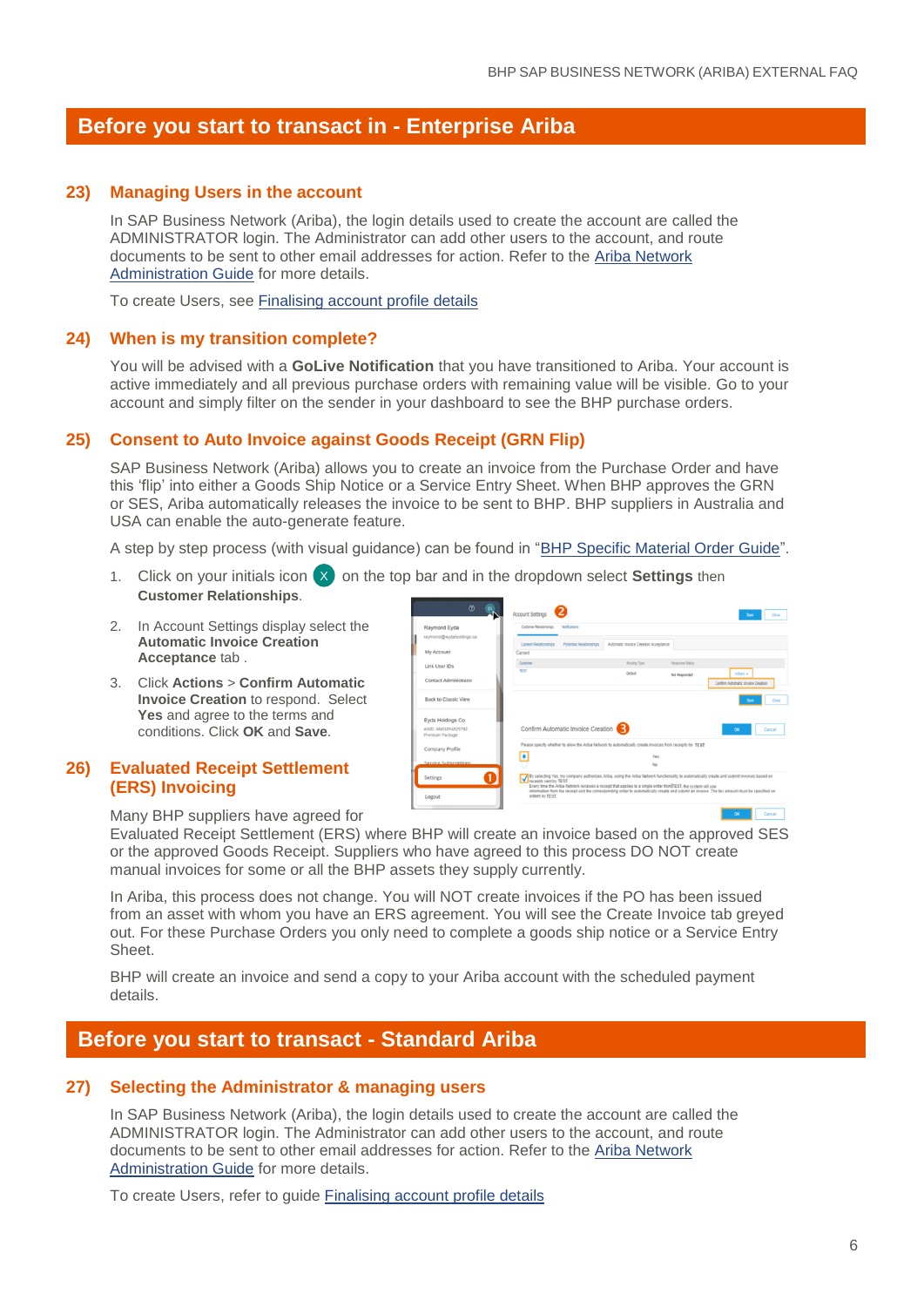### <span id="page-6-0"></span>**28) Finalising account profile details**

Complete the company profile by selecting Homepage then clicking on the **Company Settings** *(top right hand side)*

### **A. Company Profile**

- **a.** Select **Company Profile** from the dropdown menu and click on **Business** Scroll down to **Tax Information**
- b. Complete the TAX ID and VAT ID fields.
- c. For Australian vendors in the VAT ID field use your ABN number with the prefix 'AU' as per below example.



- o Click on **Save and close** to return to the Homepage
- **B. CREATE ROLE** Homepage-> Click on your initials icon on the top bar and in the dropdown select **Settings** -> Click on **Users**. The Accounts Settings screen is displayed
	- Scroll to **Role** -> **Create Role**.
	- Provide a **Name** for the Role such as Sales Team.
	- Under **Permissions** tick the permission that allows this team to review and confirm orders. This will allow a User assigned this role to respond to any requests for confirm orders from BHP. Now click on **Save**

| New Role Information                           |                                                                         |   |
|------------------------------------------------|-------------------------------------------------------------------------|---|
| Name - Inbound Team<br>Description:            |                                                                         |   |
| Permissions                                    |                                                                         |   |
| Each role must have at least one permission    |                                                                         |   |
| $\vee$ »<br>Page                               |                                                                         |   |
| Permission                                     | Description                                                             |   |
| Inder Assignment for Users with Limited Access | User can assign an order to a user with limited access to Ariba Network | Α |
| centact Administration                         | Maintain information for account contact personnel                      |   |
| cods Receipt Report Administration             | Access to Reporting, and Goods Receipt report type                      |   |
| voice Regart A                                 | acess to Reporting, and Invoice Report type                             |   |

- **C. ADD USERS** Return to **Company Settings**. Click on **Users** and scroll to **Manage Users.**
	- Click on **Create User** and enter the persons **Username** and **Email Address, First Name** and **Last Name.**
	- In **Role Assignment** select the **Role Name** you created earlier Click **Done**.
	- Repeat this process for all people (max. of 5) who you want to be assigned this new role.

### <span id="page-6-1"></span>**29) Activate GRN-Flip feature**

Refer to [Consent to Auto Invoice against Goods Receipt \(GRN Flip\)](#page-5-0)

### **30) Evaluated Receipt Settlement (ERS) Invoicing**

Refer to [Evaluated Receipt Settlement \(ERS\) Invoicing](#page-5-1) 

### **31) When is my transition complete?**

With a Standard Account although we may advise with a GoLive Notification that you have transitioned to SAP Business Network (Ariba), this is not complete until you receive an Interactive Electronic Purchase Order IEPO. This could take a few days or several weeks depending on how often you receive purchase orders from BHP.

### **32) Create an email folder for IEPO?**

The Standard account can only process transactions from the Process Order button on the Interactive Electronic Purchase Order IEP. You should create an email folder, to store and manage your interactive email purchase orders.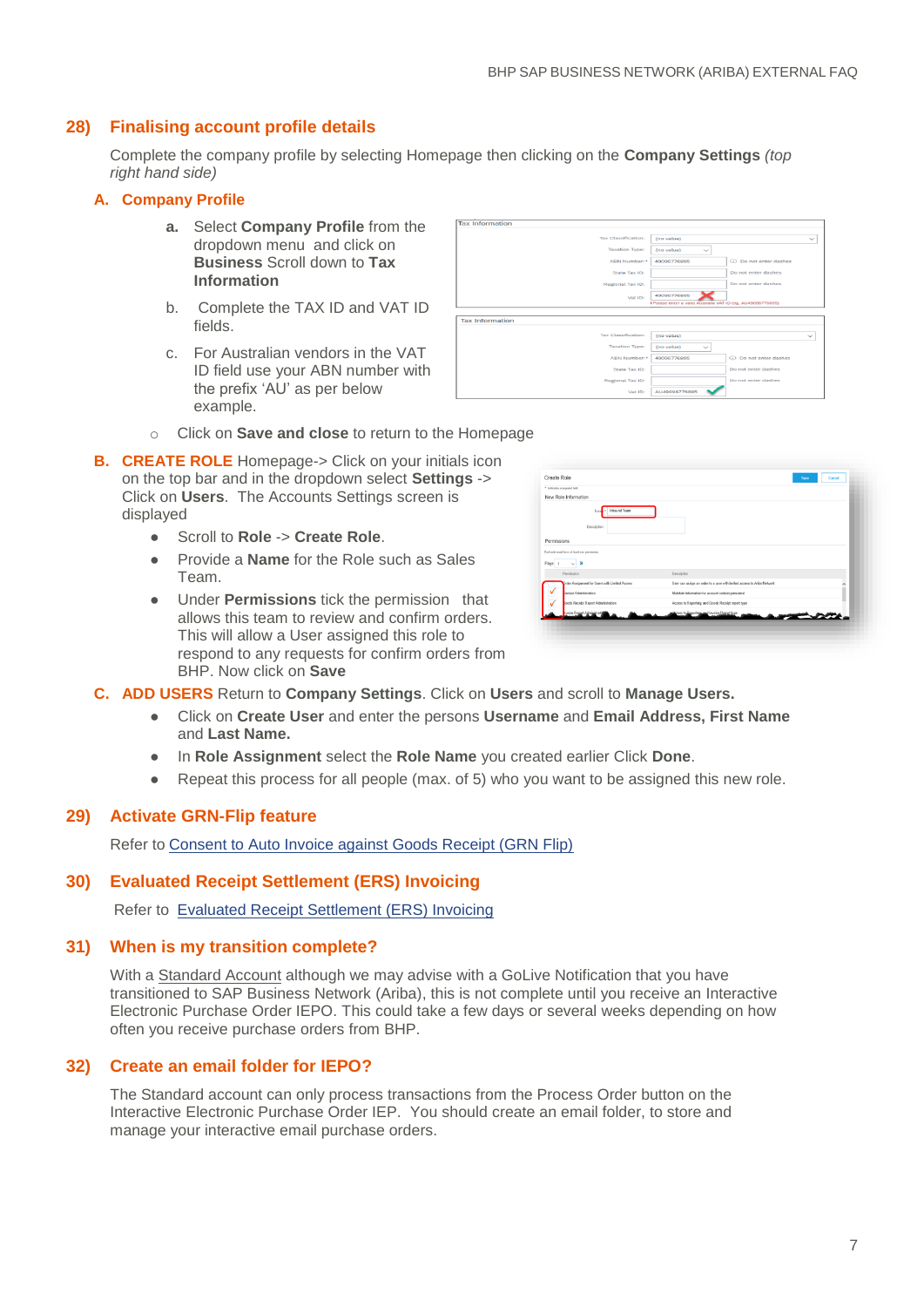### **33) How will I receive my first Purchase Order?**

If you have signed up for a Standard Account then your first BHP purchase order will be sent to you in an Interactive Electronic Purchase Order IEPO to the email account registered for your BHP orders

- Make sure you are not logged in to Ariba
- Click the "**Process Order**" button on the email
- A page for SAP Business Network (Ariba) will open page and provide options depending on whether you have
	- a) *Existing Account?* If so log in with the username and password used to create that account
	- b) *New Account?* Create a new account. The Username and password will be the Administrator for this account.

### **34) What happens if I have misplaced the interactive email?**

- The initial IEPO sent by BHP goes to the email address we use on all orders. If you have not received the initial IEPO from BHP, AND you had active Purchase orders before your transition then:
	- o Check if the IEPO was sent to another email contact in your company
	- o If not, then email bhpsupply ariba@bhp.com and ask them to resend the IEPO.
- Subsequent IEPO sent by BHP will continue to be sent to the registered email address used by BHP for your company. You can retrieve them by following these steps:
	- Log in to your account.
	- Select the **Orders** tile. Click on the tile and in the Workbench select **Edit Filter.** Update the date range to 365 days and **Save.**
	- Now review the listed order to find those you are missing and from the **Actions** column select **Send me a Copy**.
	- Use the email **Process Order** button to create other documents

|                                                | Business Network - Enterprise Account |                                |                                        |                               |                                   |                                           | $^{\circ}$<br>(RV                      |
|------------------------------------------------|---------------------------------------|--------------------------------|----------------------------------------|-------------------------------|-----------------------------------|-------------------------------------------|----------------------------------------|
| Enablement<br>Opportunities ~<br>Home          | Workbench<br>Planning $\sim$          | Orders $\sim$<br>Fulfillment ~ | Quality ~<br>Invoices ~                | Payments ~<br>Catalogs        | More $\sim$                       |                                           | Greate $\vee$                          |
| Workbench                                      |                                       |                                |                                        |                               |                                   |                                           | <b><i>S</i></b> <sup>2</sup> Customize |
| 5<br>Orders<br>Save filter                     | 51<br>New orders<br>Last 31 days      | Changed orders<br>Last 31 days | 5<br>Orders to invoice<br>Last 31 days | 4<br>Invoices<br>Lost 31 days | Rejected invoices<br>Last 31 days | Items to confirm<br>Last 31 days          |                                        |
| New orders (51)<br>> Edit filter   Save filter | PartnerTestBuyer<br>Last 365 days New |                                |                                        |                               |                                   |                                           |                                        |
|                                                |                                       |                                |                                        |                               |                                   | 価                                         | 395                                    |
| Ship To Address                                | Order Number                          | Customer                       | Amount                                 | Date J.                       | Order Status                      | Amount Invoiced                           | Actions                                |
| Acme, Sunnyvale, CA, United States             | DO2020111520185334                    | PartnerTestBuyer               | \$1,609.00 USD                         | Nov 15, 2020                  | New                               | Confirm entire order                      | Ω                                      |
| Acme, Sunnyvale, CA, United States             | DO2020111517105354                    | PartnerTestBuver               | \$1,576,00 USD                         | Nov 15, 2020                  | New                               | Update line items                         | And .                                  |
| Acme, Sunnyvale, CA, United States             | DO202011151714320                     | PartnerTestBuyer               | \$1,772.00 USD                         | Nov 15, 2020                  | New                               | Reject entire order<br>Create ship notice | <b>Service</b>                         |

### **Purchase Orders PO**

### **35) Why do POs only show VAT and not GST or Sales Tax?**

BHP has always sent a Tax Category of VAT to all regions regardless of what the local tax is called. However, the rate sent varies according to the government required rate of tax to be charged on purchases. Should you change this rate , unless you are a listed Petroleum supplier, your invoice will be rejected.

| <b>Little Company</b>                |                                                                                                                               |                                                                                |                                                                                                                                                                            |
|--------------------------------------|-------------------------------------------------------------------------------------------------------------------------------|--------------------------------------------------------------------------------|----------------------------------------------------------------------------------------------------------------------------------------------------------------------------|
| <b>SAP Ariba</b>                     |                                                                                                                               |                                                                                |                                                                                                                                                                            |
|                                      |                                                                                                                               |                                                                                |                                                                                                                                                                            |
|                                      | BHP Group Operations - TEST sent a new order                                                                                  |                                                                                |                                                                                                                                                                            |
|                                      |                                                                                                                               |                                                                                |                                                                                                                                                                            |
| Final Racina and difficul            |                                                                                                                               | and the accuration of Mines Economics of Countries with matter and information |                                                                                                                                                                            |
|                                      | Mongo Euskins values 907 three families. 1997                                                                                 |                                                                                |                                                                                                                                                                            |
|                                      | When the further than 10 miles and the term of the company of the company of the company of the company of the company of the |                                                                                |                                                                                                                                                                            |
|                                      | Real contributed sheries assistant latinshifts that if applicate the control and interest.                                    |                                                                                |                                                                                                                                                                            |
|                                      | Reported Process and Chicago and proceed this parties powers the single service.                                              |                                                                                |                                                                                                                                                                            |
| <b>BOWLKS AND GETT</b> LAND WALKERS. |                                                                                                                               |                                                                                |                                                                                                                                                                            |
|                                      |                                                                                                                               |                                                                                | NAME OF ANY OF A PARTNERS CONTINUES IN THE CONTINUES OF A STATE RESIDENCE AND RESIDENCE AND ASSESSED AND RELEASED FOR DRIVING CONTINUES. THE STATE OF A VEHICLE CONTINUES. |
| <b>Dear are looked</b>               |                                                                                                                               |                                                                                |                                                                                                                                                                            |
|                                      | To back does done land language for imaging our backrooking                                                                   |                                                                                |                                                                                                                                                                            |
|                                      | Function is a responsibilities for colorador in the function of the function                                                  |                                                                                |                                                                                                                                                                            |
|                                      |                                                                                                                               |                                                                                | <b>BHP</b>                                                                                                                                                                 |
|                                      |                                                                                                                               |                                                                                |                                                                                                                                                                            |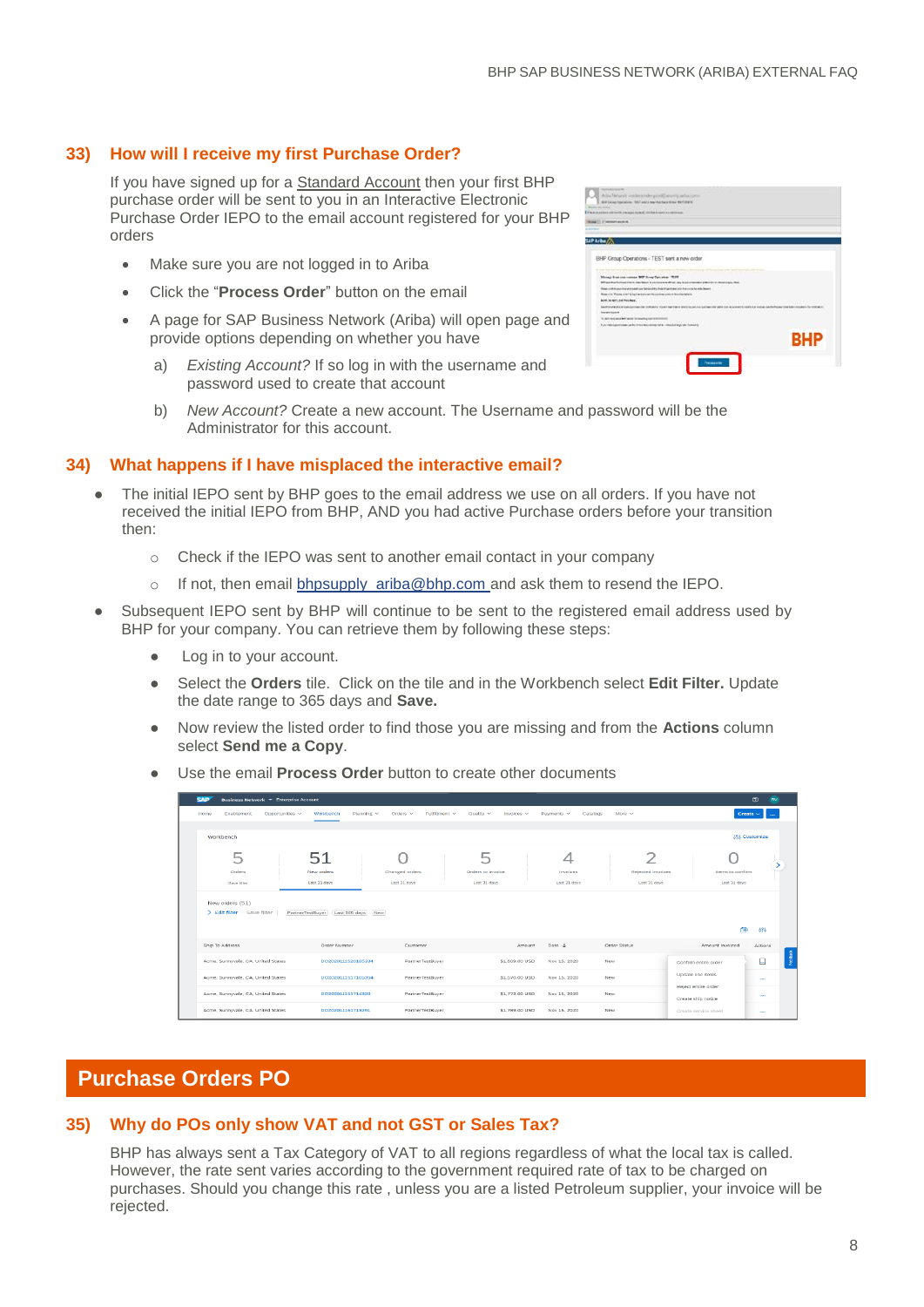### **36) Who do I if my PO details are incorrect?**

You must contact the Purchasing Agent shown on the Purchase Order to ask for any changes that are not available through the confirmation process back to BHP.

### **37) What do I do if my invoice is rejected?**

Review the error, edit/make necessary changes and resubmit. The process is outlined in the guides which are available on the [Supplier Education Materials Portal](https://support.ariba.com/item/view/171401) (SEMP). If further assistance is required, please contact the Ariba Support team. Please refer to "Additional Support" section at the end of this FAQs for contacts.

### **38) Documents' status showed "Acknowledged" then "Failed" – Why?**

Documents sent from Ariba will be updated to "Acknowledged". They will then be validated by BHP against the business rules. If a mismatch is identified, the document will be discarded by BHP, and the status in Ariba will be updated to "Failed".

Please always check the document details against the PO – Confirmed items, Quantity available, Price etc. - are correct to avoid "Failed" in the documents. Please edit & resubmit with correct details if the document has been failed.

### **Order confirmation**

#### **39) What is an Order Confirmation?**

BHP requires all Purchase Order to be confirmed (confirm/update/reject) in SAP Business Network (Ariba). You will need to confirm the order to create the invoices against the 'confirmed' order line(s).

### **40) Confirmation – within 24 hours of PO**

BHP has commenced a process to expedite purchase order confirmation. All purchase orders received in Ariba must be confirmed, rejected or request change.

Until an order has been confirmed the supplier cannot create subsequent documents in SAP Business Network (Ariba). Refer to [BHP Specific Purchase Order Guide](https://support.ariba.com/item/view/177943)

#### **41) How do I create, confirm, update or reject the order?**

BHP allows suppliers to:

- a) **Confirm Entire Order:** used to confirm all line item details of the order
- b) **Update Line Item**: used to request BHP approval to changes to details of the order prior to invoicing, e.g. price, date etc.

**Notes:** 

- Do not use Backorder as this will flag the line/order for deletion in BHP's system.
- Do not use Split Lines feature as this will flag the line/order for deletion in BHP's system
- Do not add Freight as this not be updated by BHP's system you must contact the Purchasing Agent to make this change if required
- A delivery date change, if accepted, will trigger a Change Order. A Change Order needs to be confirmed.
- A quantity change will update the BHP system but it will NOT trigger a change order
- c) **Reject Entire Order**: used to reject the order if it cannot be fulfilled Rejection should not be used for: Incorrect Delivery Dates or Incorrect Price, use the Update Line Item is the correct process.

You may also find the relevant information with visual guidance in ["Material Order Guide"](https://support.ariba.com/item/view/177943) (page 12 – 18) provided in the Supplier Education Materials Portal (SEMP).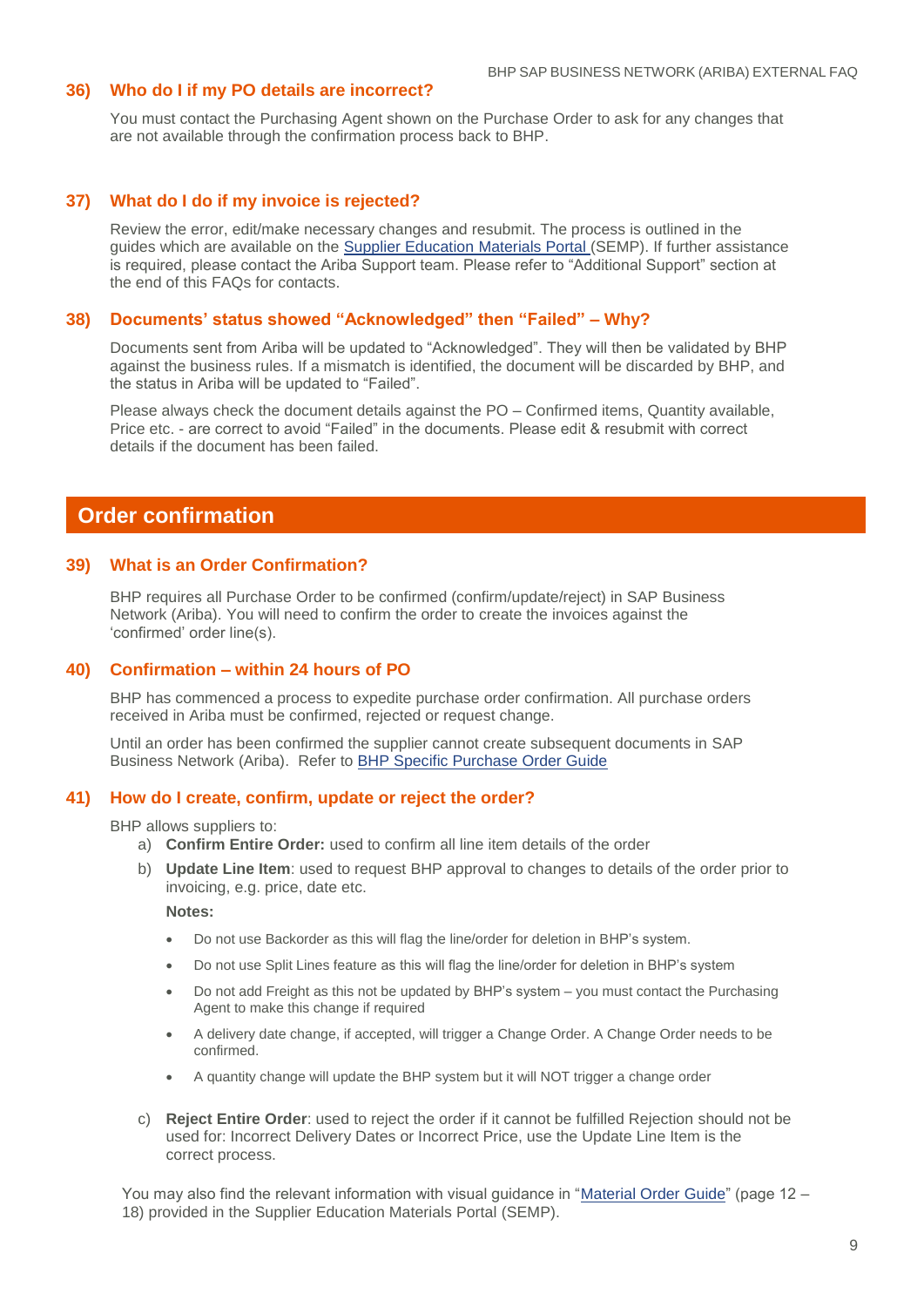### **Goods receipt notifications GRN**

### **42) What is a Goods Receipt Notification (GRN)?**

Goods Receipt Notification (GRN) is sent by BHP to inform you of what they have received into their system from your shipment. All material orders require the goods to be received and receipted at the buyer's end, prior to invoicing. The 'create invoice' button will remain inactive (greyed out) until a GRN is received.

- **Mandatory** for automatic receipting items of goods below USD1,000 or equivalent local currency value per line item only applies to goods delivered to BHP Corporate Offices in all regions except for Minerals Americas
- To enable GRN flip refer to **Activate Auto-Generate feature**

#### **43) I have enabled GRN flip feature, why is my invoice not auto-flipping?**

Reasons that the GRN may not flip are:

- 1. ABN is not entered in your Company Profile under the Tax ID and VAT ID.
- 2. Order is not confirmed.
- 3. Consent to Automatic Invoice Creation is not completed.

### **Service Entry Claims**

### **44) How to create Service Claims?**

Please refer to the training material ["BHP Specific Service Order Guide"](https://support.ariba.com/item/view/175113) provided in the Supplier Education Materials Portal (SEMP).

### **45) Why is the "Create SES" button greyed out?**

Please check the status of the order. The order needs to be confirmed before you can create an SES. Kindly refer to FAQ Section 2 Good Orders to learn how to confirm an order.

#### **46) What to do if my Invoice or Service Entry has not been responded to yet?**

Kindly contact your Purchasing Agent on the PO. Please refer to "Additional Support" sections at the end of this FAQs for tips & hints and contacts.

### **47) Why is my SES rejected? How could I resubmit it?**

Your SES could be rejected by BHP due to several reasons, such as there is no service sheet attached to the SES submission. Please review the rejection reason, amend/edit accordingly and resubmit it (Please refer to SEMP for more info on the resubmission). If there is no rejection reason being stated, please reach out to the Ariba Support team via Help Centre (Tips & Hints and Contacts are written in the last page of this FAQs).

### **Invoicing**

#### **48) What about the invoices I generate on my internal ERP system?**

There is no change to your own accounting processes. Your account allows you to use any reference number for the invoice you generate on SAP Business Network (Ariba).

- Create Partial Invoices for a Purchase Order
- Create multiple invoices against the same order line up to the quantity/value available on that PO line.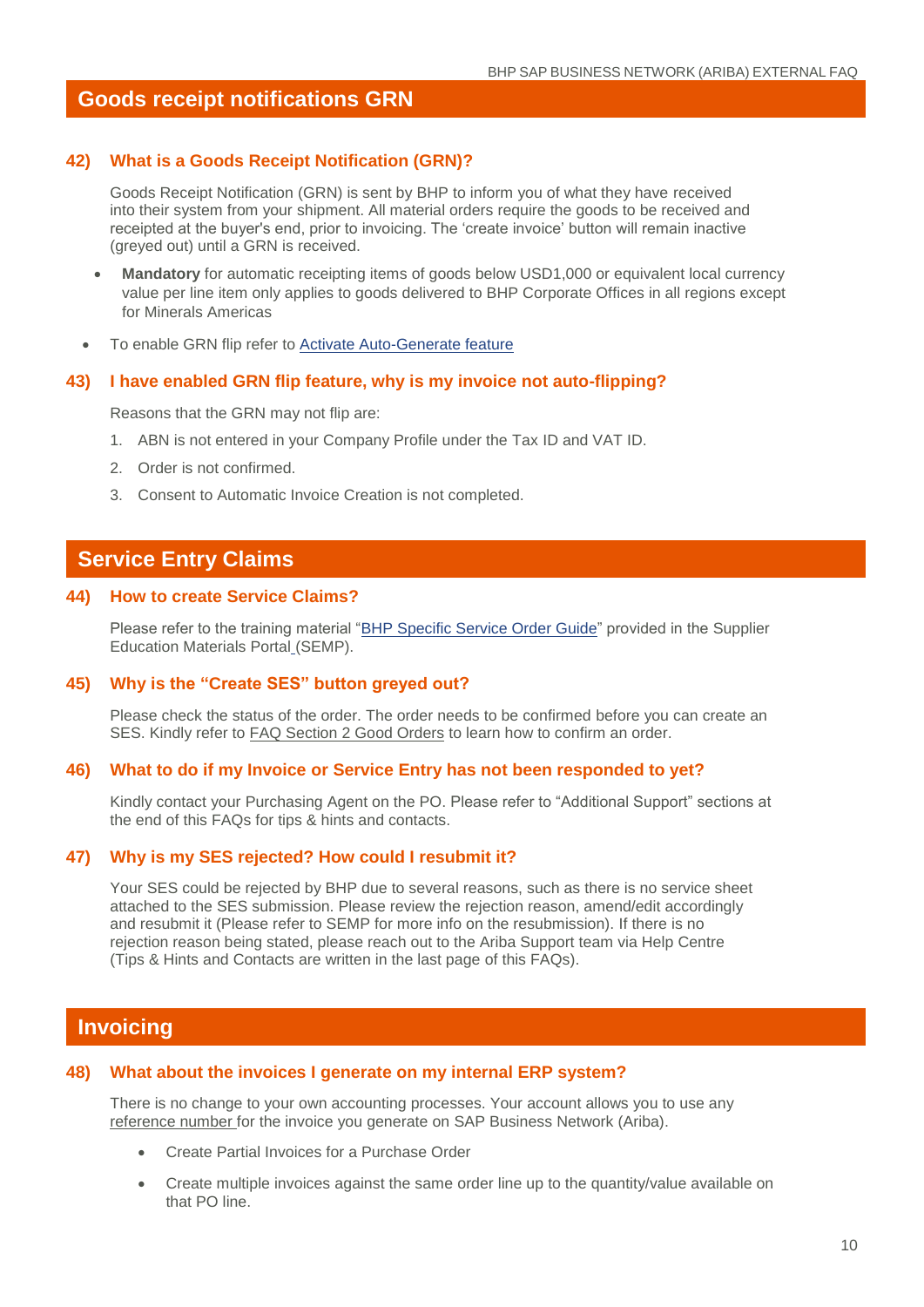Create Full Invoice for a Purchase Order

### **49) System says "cannot generate an invoice for this order because there are no receipts. At least one receipt is required". What do I do?**

- Goods invoices require that your goods have been delivered to BHP and that you have received a Goods Receipt Notice from BHP to your account. Please contact the Purchasing Agent quoted on the purchase order and request that a Goods Receipt is processed in BHP's SAP system. If requested provide the Proof of Delivery document to support your request for Goods Receipt.
- Services Invoices require a Service Entry Sheet. In some instances you can create both the SES and invoice in 1-step. When your SES has been submitted but is not yet approved after 14 days you can raise **a case via the link:** [https://case.bhpbilliton.com/en-US/BHPB-Vendor-](https://case.bhpbilliton.com/en-US/BHPB-Vendor-PaymentService/)[PaymentService/](https://case.bhpbilliton.com/en-US/BHPB-Vendor-PaymentService/)

### **50) What does the "Information Only" check box mean?**

### **DO NOT TICK THIS BOX**.

"**Information Only**" field is found on the Create Invoice page under the Additional Fields subheading. If you tick the "Information Only" check box, you are informing BHP that this invoice is not a request for payment. As a result the invoice

| Information Only. No action is required from the customer. |                                      |  |
|------------------------------------------------------------|--------------------------------------|--|
| Supplier Account ID #.                                     | きょうようさい しいじょう<br>Service Start Date: |  |
| Customer Reference<br>12. SEN 7 TAG 7 7 DA                 | Service End Date:                    |  |
| Supplier Reference:<br>a ser                               |                                      |  |
| Payment Note:                                              |                                      |  |

information is displayed in read-only format and cannot be processed for payment by BHP.

### **51) How do I know when my Invoice will be paid?**

Suppliers have access to "Scheduled Payments" tile. The scheduled payment date for an invoice is calculated by the agreed payment terms to the Invoice Submission approval date.

| $\sim$ | More ~ <                 | Create $\sim$<br>         |
|--------|--------------------------|---------------------------|
|        |                          | <b><i>S</i></b> Customize |
|        | 476                      | $87.54$ Ksp               |
|        | Items to confirm         | Scheduled payments        |
|        | Avante Sciences Customer | Next 90 days              |

### **52) Can supplier create a Credit Note in SAP Business Network (Ariba). ?**

Yes, but it's only applicable for Goods Orders

### **53) How can I raise a credit for an ERS invoice?**

- 1. **Services PO** : Supplier raises an online payment query form via [Service Entry Sheet](https://case.bhpbilliton.com/en-US/BHPB-Vendor-ServiceEntrySheet/) · BHP [Billiton Case Management,](https://case.bhpbilliton.com/en-US/BHPB-Vendor-ServiceEntrySheet/) selects 'Delete' for Type of SES and fills in all relevant information. Once the form is submitted, the BHP SES team will receive a case via their CRM queue and will revoke and delete the SES. SAP Business Network (Ariba) auto-generates the credit document. In Ariba the supplier will receive the updated Purchase Order with the credited amount now available.
- 2. **Goods PO**: Supplier contacts the relevant BHP Purchasing Officer listed on the original Purchase Order who will liaise with the BHP Warehouse to reverse the goods receipt in the SAP system. Once goods receipt is reversed, SAP system then auto-generates the credit document. In Ariba the supplier will receive the updated Purchase Order with the credited amount now available.

### **54) Do I need to create an invoice if I am an Evaluated Receipt Settlement (ERS) vendor?**

No

- For **Service Orders**, the invoice will be auto-generated once your SES is approved. Only the SES is required to be submitted in SAP Business Network (Ariba).
- For **Goods Orders**, the invoice will be auto-generated upon Goods Receipt.

### **55) How do I edit tax/charges while invoicing?**

Tax will be copied from the PO, except for the following cases: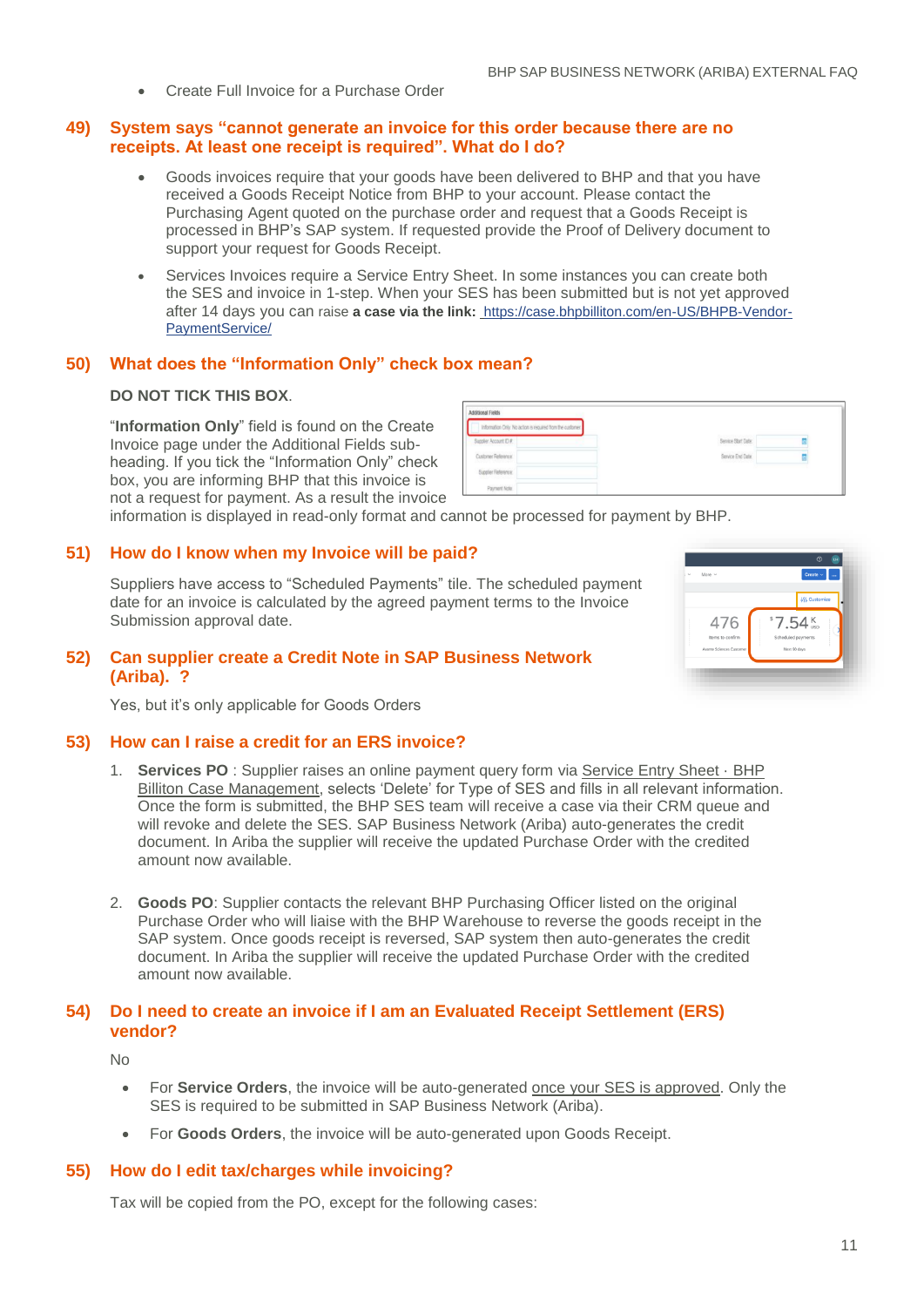BHP SAP BUSINESS NETWORK (ARIBA) EXTERNAL FAQ

- 1. **Vendors with 'Tax editable' business rule**  tax is not supplied on PO and it's editable on the invoice. These vendors can create the appropriate tax category and rate. This is a limited option.
- 2. **Vendors** who are **selling internationally**  Where the transaction is directed to a BHP entity outside of your home tax jurisdiction (Australian vendor sells to Canada), tax cannot be charged. BHP requires the invoice to be sent outside of Ariba to allow withholding tax to be applied. Enterprise account suppliers have access to "Scheduled Payments" tab under Inbox. The scheduled payment date for an invoice is calculated by the agreed payment terms to the Invoice Submission date.

### **56) What if my invoices got rejected?**

Please review the rejection reason, amend accordingly and resubmit the rejected invoice with a new invoice number via the **Rejected Invoices** tile on the homepage. In any case that the rejection reason is not known/shown in the SAP Business Network (Ariba), please reach out to the BHP eBusiness team for further investigation.

### **57) How do I edit and resubmit rejected invoices?**

The Edit and Resubmit feature can be used but the vendor **must change the invoice number** before submitting for the second time. Otherwise, the invoice will be rejected as a duplicate invoice in the system

### **58) Why is my invoice being rejected when there are sufficient funds available on the PO?**

Several factors could cause this issue to happen. Please contact your Purchasing Agent on the PO. Please refer to "Additional Support" sections at the end of this FAQs for tips & hints and contacts.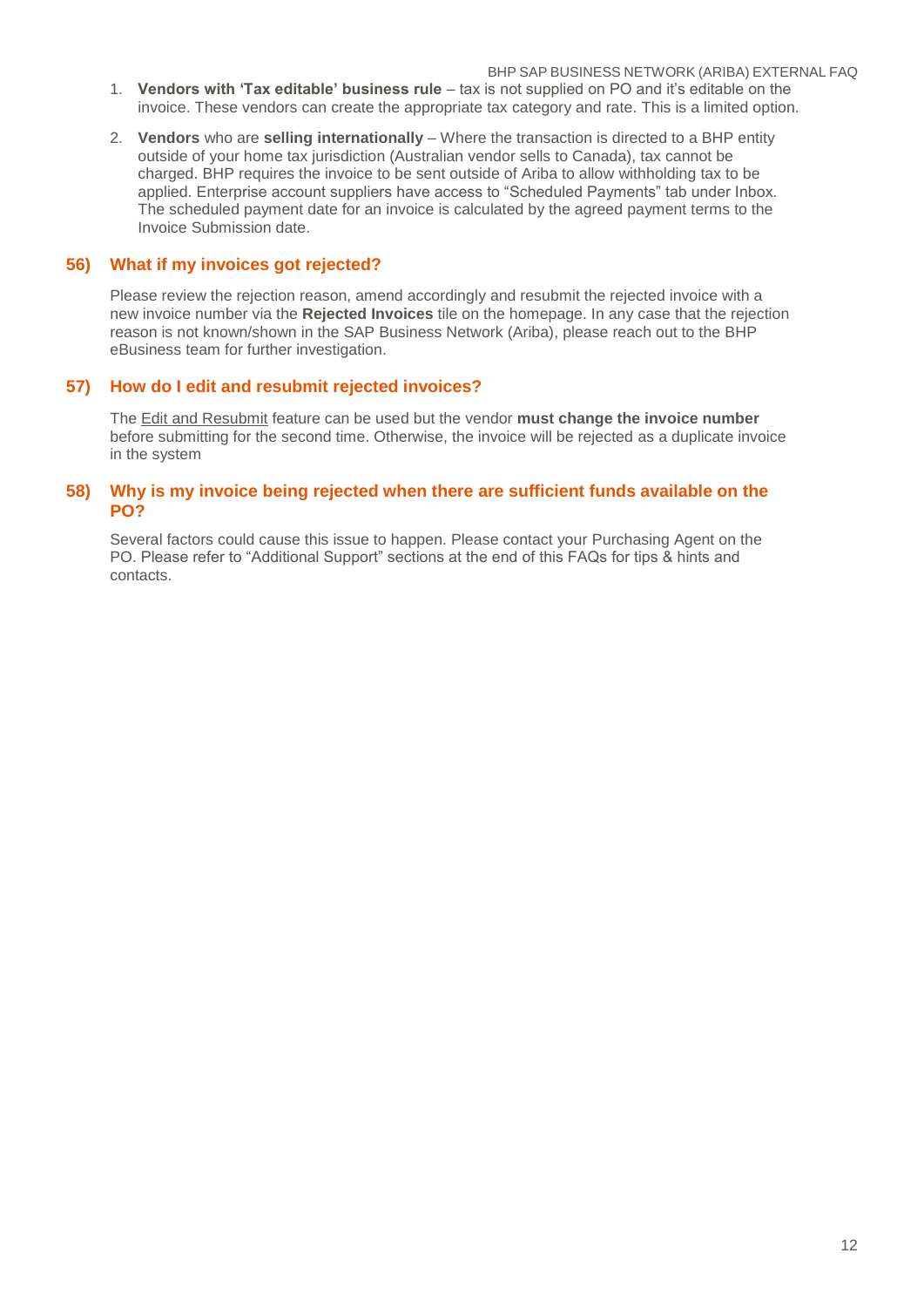### **Connectivity and further support**

| $SAP$ Business Network $\sim$                                                                           | $\nabla$                                               |  |
|---------------------------------------------------------------------------------------------------------|--------------------------------------------------------|--|
| Supplier Login<br>User Name                                                                             | <b>ALAMADO</b><br>パ<br>222<br>photo Service Council    |  |
| Password<br>Login                                                                                       | <b>CONTRACTOR</b><br><b>CONTRACTOR</b><br><b>State</b> |  |
| <b>Forgot Username or Password</b><br>New to SAP Business Network?<br><b>Register Now or Learn More</b> |                                                        |  |
| Supported browsers and plugins                                                                          |                                                        |  |
| C 2019 SAP SE or an SAP affiliate company. All rights reserved.                                         | Privacy Statement Security Disclosure Terms of Use     |  |

### **59) Having issues logging in to SAP Business Network (Ariba)?**

If your account becomes locked you can reset your username and password from the front screen.

### **60) Where do I go for additional support?**

The SAP Business Network (Ariba) Help Center will provide assistance while using your Account:

1

My widgets All custo Purchase orders

\$1.25<sup>K</sup>

- When logged into your account, click the **Help (?) icon** in the upper right corner to expand the panel and gain access to relevant help topics
	- o **Help topics** are based on current transaction page
	- o **Documentation-** generic information regarding how to complete a transaction.
	- o **Support** –users online help only
	- o **Support-> BHP Specific:** Click on the BHP Icon. They will be linked to the **BHP Supplier** [Material Portal](https://support.ariba.com/item/view/171401) / Spanish [BHP Portal De Información De](https://support.ariba.com/item/view/192115)  [Proveedores.](https://support.ariba.com/item/view/192115) BHP Supplier Material Portal with an Add-On document specific for BHP, requirements for transactions and contact email addresses etc.
- The [SAP Business Network \(Ariba\)](https://support.ariba.com/item/view/183459) Standard Portal provides links to help topics and guidance specially aimed at standard account users.



42

tems to co.

 $\mathbf{L}$ 

103

Invoices<br>Lest 31 days

 $\Omega$ 

Orders

52

Orders

 $\cos \theta$   $\theta$   $\cos \theta$ 

Invoice aging

 $$0<sub>050</sub>$  $\rm 31$  $rac{1}{50.8}$  $\overline{\text{sat}}$  $80.8$ 

Last 14 days x